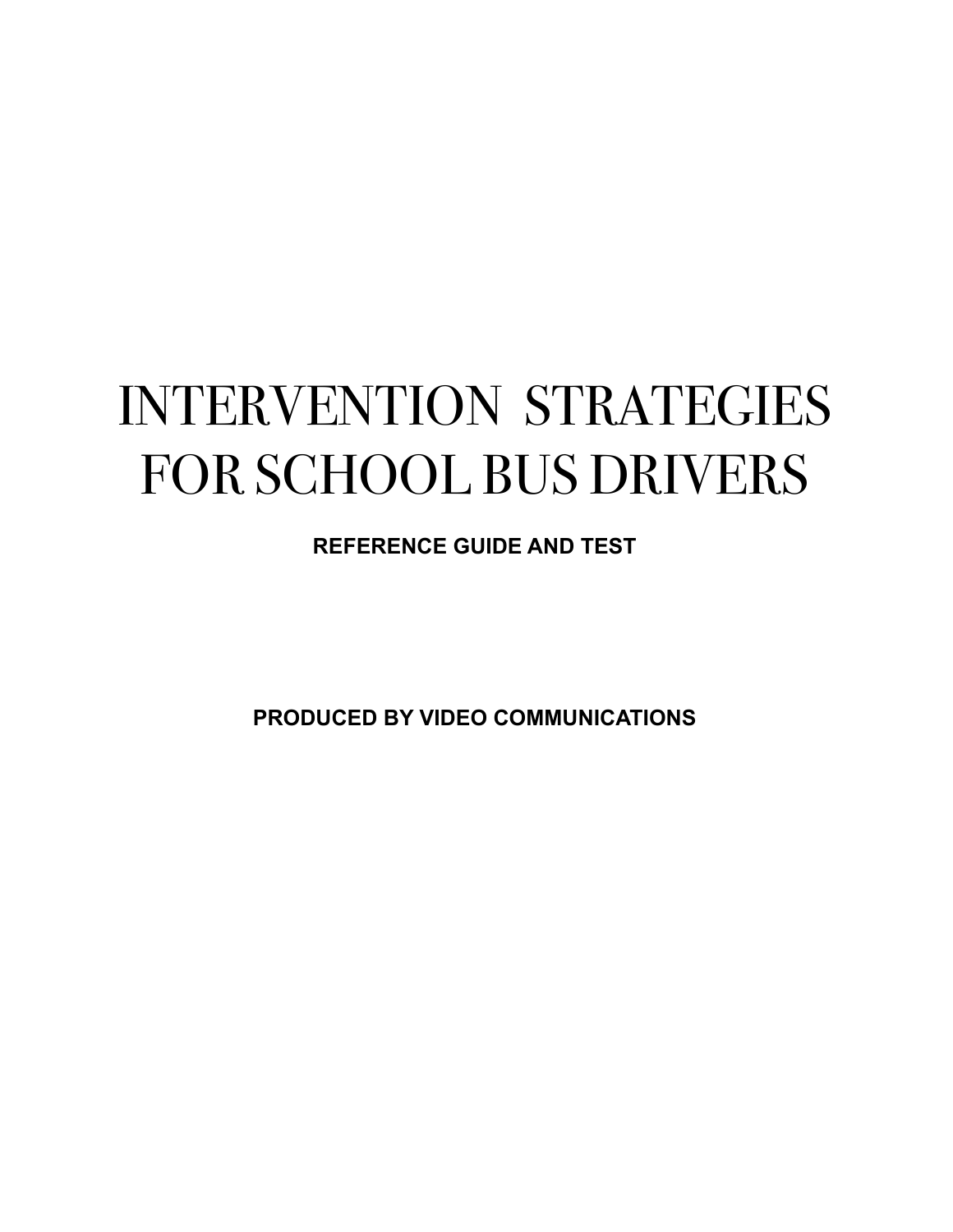#### **INTRODUCTION**

Special ed students, as well as regular ed students often exhibit inappropriate behavior. The job of the bus driver is to intervene and prevent inappropriate behavior from escalating out of control. The video will show bus drivers a variety of strategies that can be used to alter inappropriate behavior when it occurs on a school bus.

The video will be divided into 2 sections. Section 1 will introduce special ed bus drivers to the concepts and skills that will be used to modify the behavior of special ed students.

Section II uses role play situations to dramatize how to intervene when inappropriate behavior occurs on a school bus.

### **Section I**

1. Defining the difference between regular ed and special ed students when behavioral issues are present.

a. Regular ed students can and should be held accountable for their behavior. If continuous behavior is encountered, the bus driver can suspend regular ed students from riding the school bus.

b. The courts have determined that special ed students must be provided with home to school transportation as part of their school program. Special ed students cannot be permanently suspended from home to school transportation.

2. The IEP - The IEP is an assessment of a student's physical and behavioral needs. This information is invaluable for special ed bus drivers. An IEP report can provide drivers with knowledge that will allow them to be aware of how to work with special ed students. During the video we will cover an IEP conference and also explain the importance of the IEP report and how it impacts special ed drivers.

3. Positive Environment - The bus driver sets the tone of the bus by being positive and greeting students with warmth and enthusiasm.

a. A student enters the bus withdrawn and non communicative.

b. The student's home environment is very negative.

c. The driver engages the student in conversation to let him know that she cares about him.

d. The student begins to respond to the driver.

e. The driver sends out an important message to all the students riding the bus. These simple small acts of kindness can set the tone for encouraging students to listen and like their bus driver. This is the first step in getting students with behavioral problems to see the bus driver as a person and friend.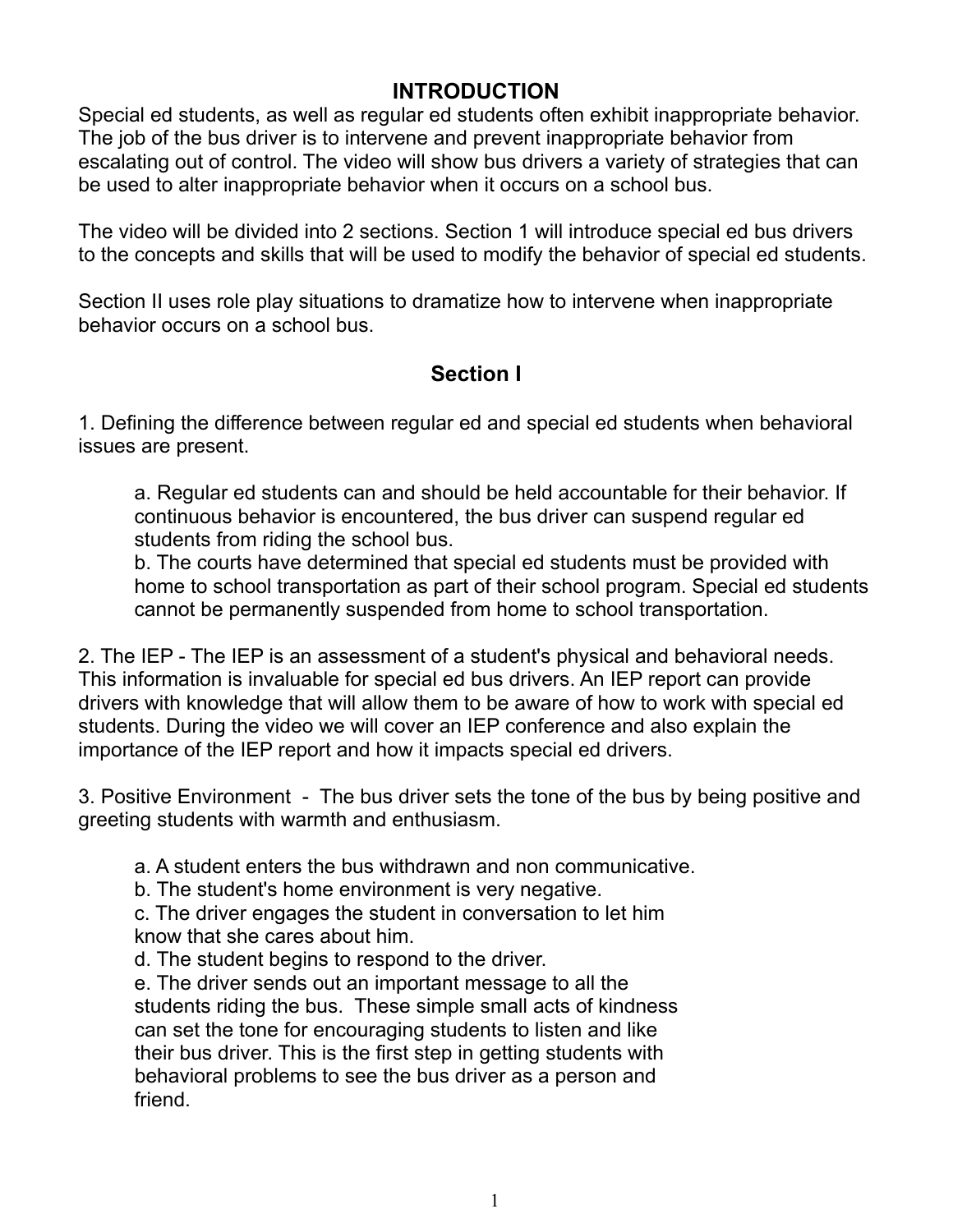4. Negative/Positive Reinforcement - This example examines the consequence of a bus driver scolding and or correcting several students for standing too close to the bus during bus pick up.

#### **Negative**

a. Students enter the bus and the driver confronts students and berates them.

b. Neither students nor driver listens to each other.

#### **Positive**

a. Sequence is repeated with the driver calmly explaining to the students why standing too close to the bus poses a danger.

b. Students listen attentively.

c. The bottom line is that the bus driver must be both positive and patient. Negative attitudes produce negative results.

5. Following the rules on the bus - Every school district has rules for students to follow while riding the bus. The bus driver, in this example, engages students in a discussion about the rules. Issues that could cause stress are discussed. And the driver has a chance to explain them. A discussion ensues.

6. Sharing Information - Bus drivers are a natural link between parents, students, and their teachers. In this example, a student's mom explains to the driver that her daughter is upset over an incident at home. When the driver arrives at the school site, she lets the teacher know that the student is angry and upset. When this information is properly relayed, it provides all of the team members a chance to intervene at an early stage.

7. Constant Inappropriate Behavior - When a student exhibits constant inappropriate behavior on the school bus, the issue must be dealt with quickly before it escalates out of control. The following examples examine the issue:

a. A girl gets out of her seat, opens the window, and starts to wave at her friends while the bus is moving.

b. The driver attempts to get the girl's attention, but is unable to do so.

c. The driver pulls over to the curb and intervenes getting the girl to return to her seat.

Note:

When this type of inappropriate behavior continues, the bus driver must intervene or she will become stressed out. The driver informs the student's teacher and the teacher decides to call an IEP conference to work out an effective strategy.

8. The IEP Conference - The special needs director along with the special needs teacher, the transportation director, the driver, and other team members assess the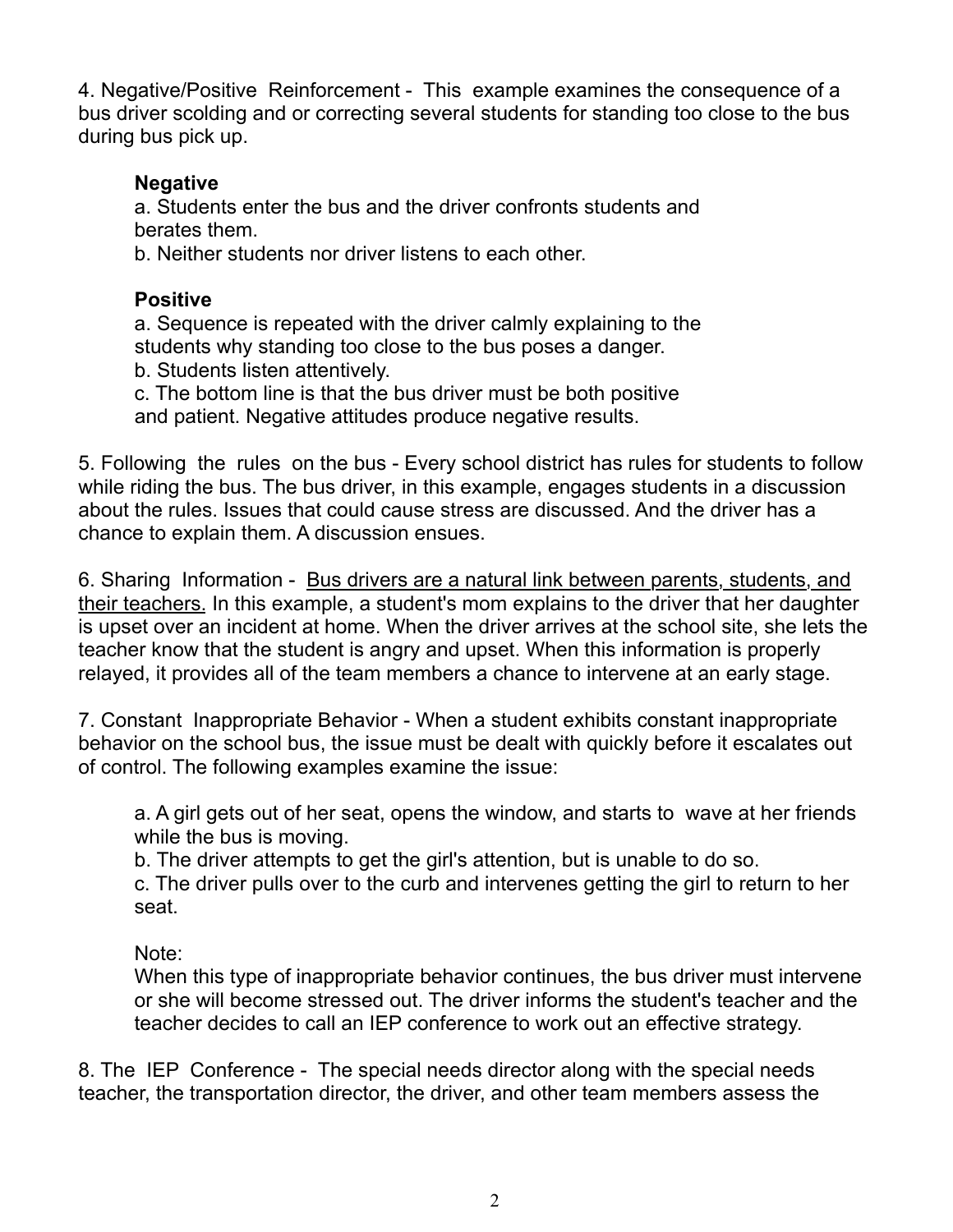needs of the student. The sequence demonstrates how important it is for all members of the team to participate in the IEP. The bottom line for bus drivers is that if they can be made aware of the behavioral problems of their students, they will then be better prepared to deal with the inappropriate behavior of those students.

9. Proper Record Keeping - Another small but important detail is the significance of keeping accurate records. Keeping accurate records can establish a history and pattern of a student's behavior. When a student causes a disruption and the driver notes it in her records, this information can be an invaluable resource for the school team.

#### **Section II**

1. Verbal Intervention Strategy - (ROLE PLAY)

a. (The Wrong Way) The bus driver in a role play situation yells at the students who are wrestling in the back of the school bus. The students momentarily stop. Moments later they are back at it. The driver's intervention strategy worked only for a moment.

b. (The Right Way) In a replay of the same situation, the driver walks over to the students and quietly but firmly tells them this inappropriate behavior must stop. Her body language sends a clear message. She sits directly in front of the students and looks them squarely in the face. Students respond to this quiet, firm, and assertive response from the driver. c. Body language is extremely important. If you distance yourself from a child, when you talk with him, the message will literally appear distant. Get up close and talk with him face to face, so he clearly understands you care about him and you

want him to change his behavior. d. The long term message to the student is that this type of behavior is unacceptable. The message from the driver is not a short term rebuke, it is a clear

statement to the student that he is expected to behave properly and that the bus driver is in charge of the situation.

2. Standard Intervention (ROLE PLAY) - In this role play, a student who often displays anger gets into an angry confrontation with another student. The driver takes appropriate action.

a. She moves the student to another seat on the bus next to a student who is quietly riding on the bus. Soon the "angry" student is talking and interacting with the "quiet student". b. Keep in mind that the answer to working with students who exhibit inappropriate behavior is to have a number of intervention strategies that can be used. No one technique will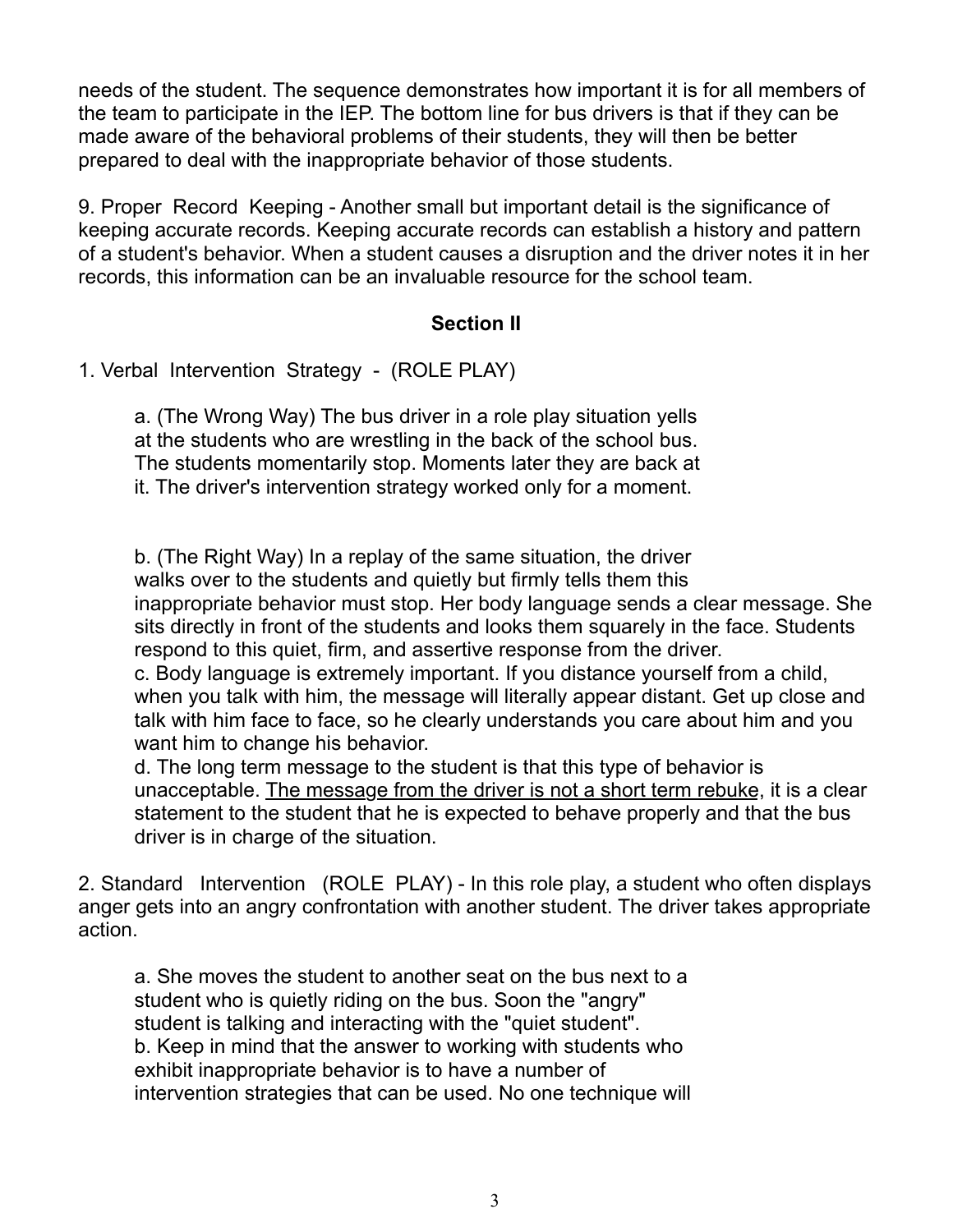work for all situations, but if you have several strategies, you can choose the strategy that is best suited to your particular situation.

3. Problem Solving (Role Play) - Young students often want to be the center of attention. Frequently they will use negative behavior to achieve this. When a special ed bus driver sees this, her challenge is to redirect their behavior from negative back to positive.

a. Decisions the driver must make in order to redirect the the behavior of the student.

> (1) Recognize disruptive behavior that could cause harm to other students and distract the bus driver.

(2) Let the student know how disruptive his behavior is and tell him that you want to help him.

(3) Once the bus driver gains the student's confidence, the student may confide in the bus driver and let her know what conditions on the bus are bothering him.

4. Positive Intervention (Role Play) - The lessons in this example are important. Using the problem solving technique allows the driver to engage the student. This fosters cooperation, teamwork, and trust.

a. Example of a student tripping another student and causing an accident.

b. Another example of the same student at a later time frame quietly riding on the school bus.

c. The challenge for the driver in this situation is subtle. Should she take for granted this change in behavior, or should she talk about it?

d. The answer is, praise your students when they exhibit a change in behavior that produces positive results. Many of the students will look forward to this praise. Do not take their good behavior for granted. Praise them each day. By doing this, you are establishing a personal relationship with them. They are learning to trust you and they are not engaging in bad behavior.

Summary - Practice these techniques, when possible, during role play, training sessions, and with other bus drivers. The behavioral modification techniques in this video can be used to modify the needs of individual students. When they are used effectively, they can help bus drivers lessen the chances of inappropriate behavior on the school bus.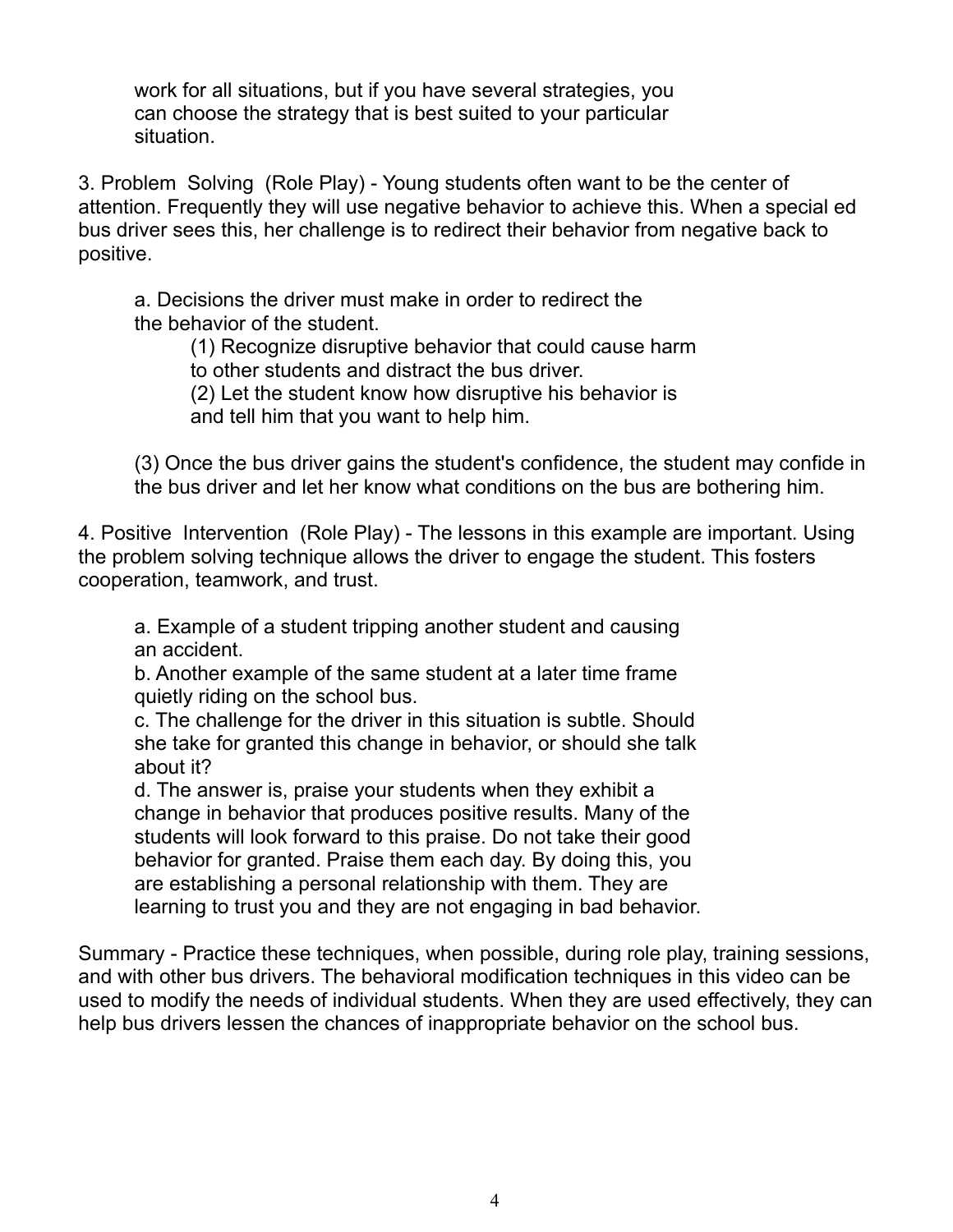## TEST QUESTIONS FOR INTERVENTION STRATEGIES

1. Special ed students can be permanently bared from riding school buses if they continuously exhibit misbehavior.

True\_\_\_\_\_\_

False\_\_\_\_\_\_

2. The behavioral information the IEP may only be shared by the special ed director and the parents of the special ed student.

 $True$ 

False\_\_\_\_\_\_

3. Since driving a school bus requires so much concentration, bus drivers should not engage in any conversation and should remain aloof from their students.

True

False\_\_\_\_\_\_

4. When a bus driver vigorously and aggressively scolds a student that is misbehaving, the likely result is that the student will not repeat his inappropriate conduct again.

 $True$ 

False\_\_\_\_\_\_

5. The best way for a bus driver to tell students about the rules of conduct on a bus is to lecture them sternly and make sure they never question the authority of the bus driver.

 $True$ 

False\_\_\_\_\_\_

6. When a parent tells a bus driver about a problem her child is having, the bus driver should take the time to relay the information to the child's teacher.

 $True$ 

False\_\_\_\_\_\_

7. As long as a "behavioral incident" is reported to your supervisor, it's not necessary to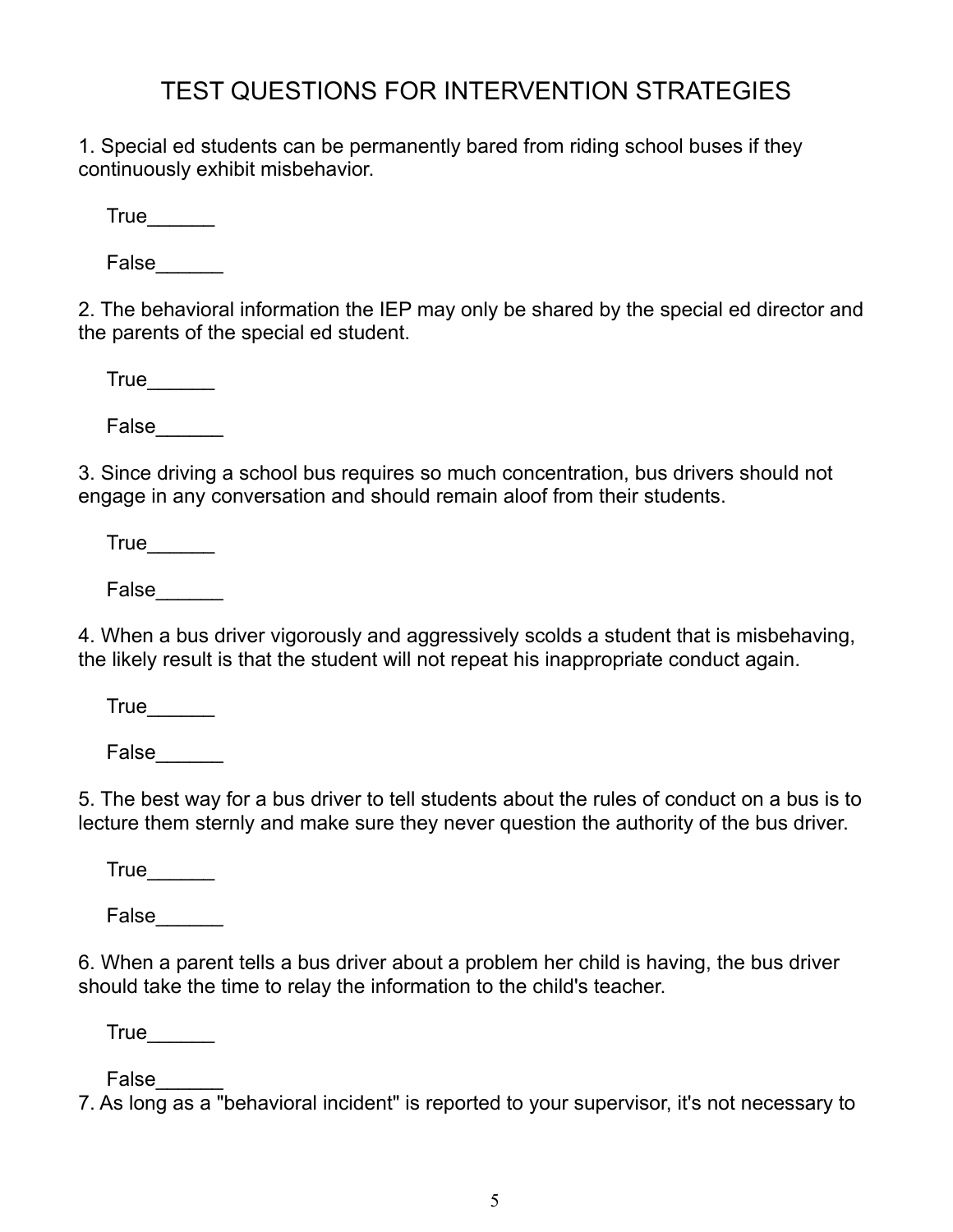make a report about it.

 $True$ 

False

8. Is it appropriate body language for the bus driver, when talking to a student that misbehaved, to sit down near the student and look directly at the student.

True

False\_\_\_\_\_\_

9. When a bus driver knows a student is prone to anger and gets into a confrontation with another student, which of the following strategies is appropriate?

a. Isolate the student in the back of the bus.

b. Threaten the student with detention or expulsion.

c. Move the student to another location and seat her with a student that is less likely to cause a confrontation.

10. When a student has a known history of causing trouble, but has started to exhibit more positive behavior, the bus driver should be careful about praising the student's good behavior.

True

False\_\_\_\_\_\_